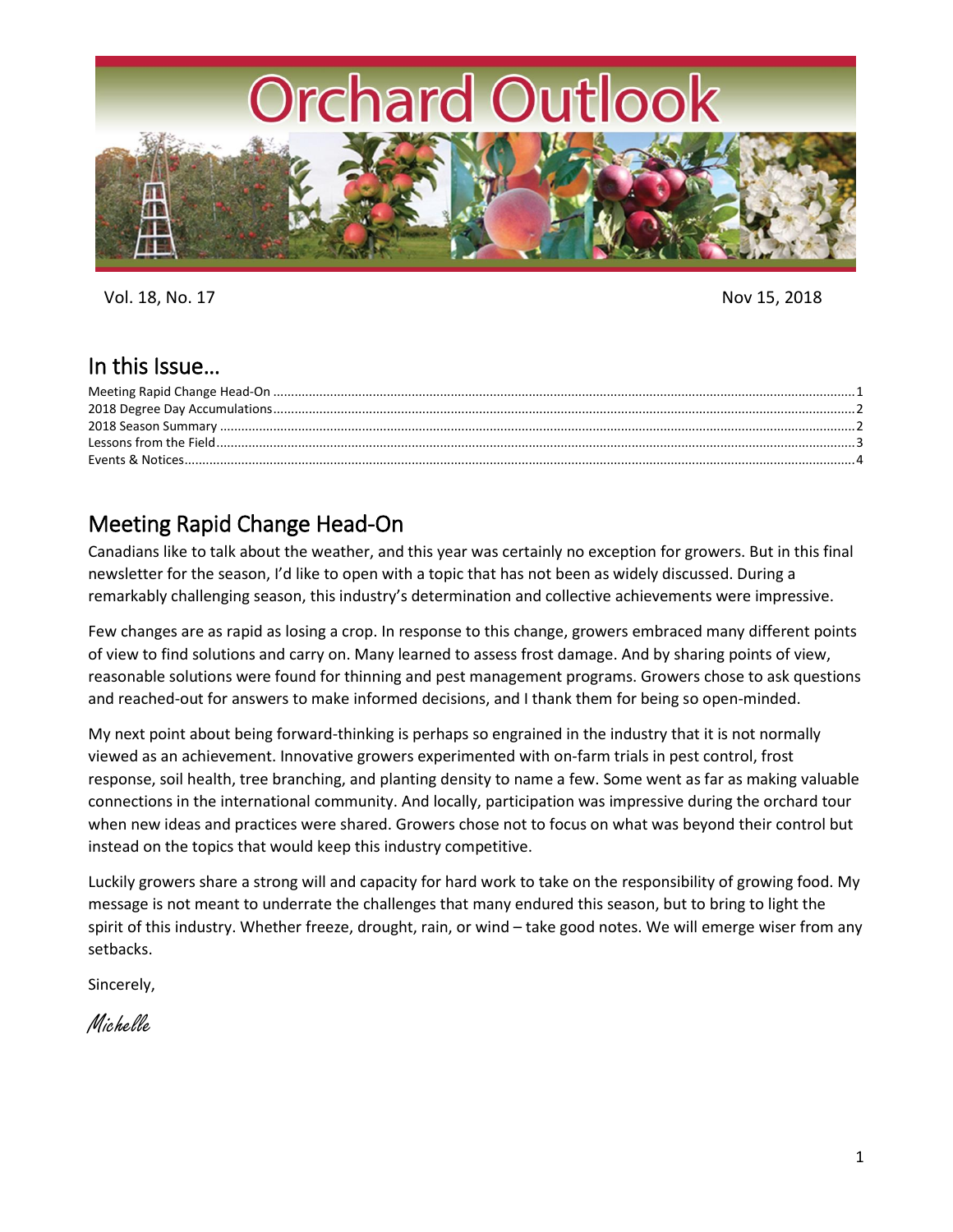# <span id="page-1-0"></span>2018 Degree Day Accumulations

Considering how atypical this season was, the accumulated degree days might come as a surprise by being close to the 5- and 10-year averages. To avoid being misleading, please note that plant development was below average during the cool spring and fall temperatures and above average during the warm summer temperatures. When taken together, degree days accumulated to average levels.



Figure 1: Heating degree day accumulations for plant development (above 5°C) from March 1<sup>st</sup> to October 31<sup>st</sup> for the past 17 seasons. Provided by Jeff Franklin (AAFC).

# <span id="page-1-1"></span>2018 Season Summary

### **Crop Load**

Full bloom of apples occurred around the week of May 23<sup>rd</sup>. Cold weather prolonged bloom and discouraged pollinator activity, eventually culminating in several frost/freeze events. The most damage resulted from the morning of June 4<sup>th</sup> when the temperature stayed below zero for several hours, reaching minimums of -3.0°C. Gravenstein was already well-advanced in development at 10-12 mm and McIntosh and Honeycrisp were around 6-7 mm, while later trees in the Valley were still at petal fall. Stone fruit were at the shuck to shuck fall. Consequently, many orchards in the Valley reported losses to yield and fruit quality. The late timing of the freeze complicated crop load management and harvest labour decisions.

Where the freeze did not interfere significantly, fruit set was high. This is not surprising given the weather was sunny and cool, enabling carbohydrates to accumulate and supply the growth of many fruit. These strongly growing fruit were difficult to thin with chemical thinners. In other cases, a partial or low fruit set that was unequally distributed on the tree was also difficult to chemical thin as the tree had mostly strong fruit remaining and weak fruit had fallen off.

#### **Weather & Tree Health**

The freeze appeared to have affected nursery trees as well. Early in the season it became clear that nursery trees were underperforming and had succumbed to disease at the graft union. The culprits were a mixture of secondary diseases – not simply one. Trees had to have been wounded or weakened to become susceptible to a range of opportunistic organisms. The exact reason(s) for the poor tree health are unknown but most of the affected bench grafts were planted prior to the freeze event and might have suffered tissue damage. Freeze damage was even reported on grafts that were top-worked onto a mature tree. Resources from BC and Washington warn that callus tissue is susceptible to frost injury. Regardless of the cause, we have identified a need for more recommendations in nursery production.

Moving into summer, temperatures were above average in July and August. The heat in July was coupled with lower than average precipitation for most of the Valley. For example, Kentville received 44% less rainfall than average in July. Trees under moisture stress shut down early and had less extension shoot growth than expected, particularly in new plantings. The rain arrived in August, September and October in high volumes that created challenging conditions at harvest.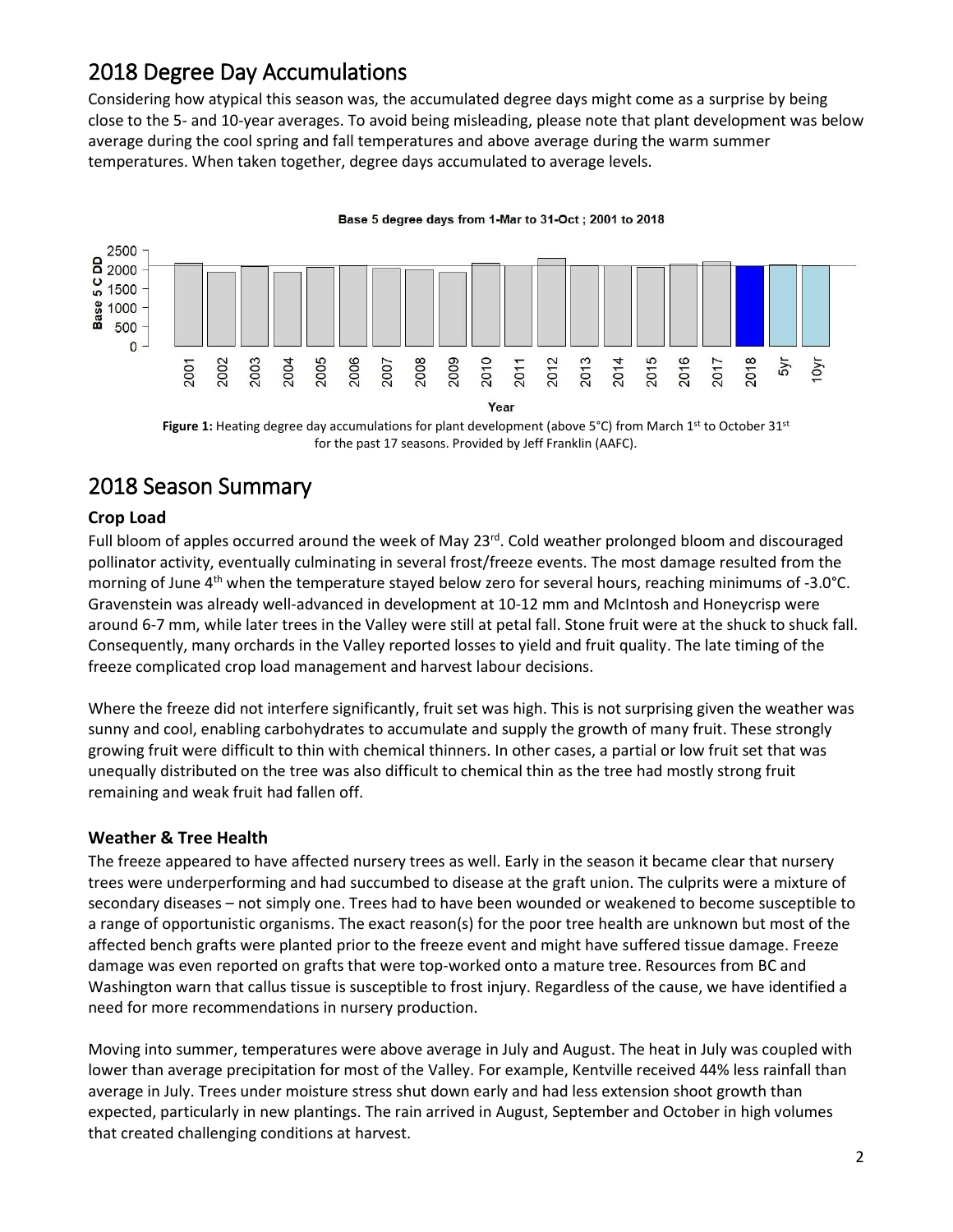An early frost at the end of October damaged some fruit by producing brown marks. In October, a wind storm with gusts recorded up to 82 km/hr reduced yields of late varieties by causing fruit drop and bruising. Some tree supports and trees were also damaged. High winds have continued into November.

#### **Disease and Insect Pressure**

Pressure from apple scab was similar to last year with 12 primary infections and 4 recorded secondary infections. Cool weather slowed the development of ascospore maturity and lengthened the time needed for protection from primary infections. A fire blight infection period occurred in regions during full bloom but adequate protection prevented widespread outbreaks of the disease. However, some fire blight blossom infections did occur. Powdery mildew pressure was high this year, likely because mildew thrives in dry weather and some trees arrived from nurseries already infected. Furthermore, some cases of tree decline were attributed to replant disease, including nematodes, which are especially harmful during dry weather. Apple decline can arise from many factors and this issue will continue to be explored. Finally, mites thrived this year in the heat and given a flush of tissue growth.

### **Harvest and Fruit Quality**

The freeze resulted in russet and frost rings on the fruit surface that often restricted fruit growth. Fruit maturity was on schedule this year compared to average, but some picking was delayed by the need to sort fruit and also challenges with weather conditions. Cool nights during autumn brought excellent colour on marketable fruit.

### **Conclusion**

Without a doubt, the weather this season was sporadic and it had consequences for fruit quality, yield and tree growth. Disease and insect pressure continued in spite of the reduced crop load and it was recommended that growers continue to prevent the buildup of resident pest populations, even in a modified spray program.

# <span id="page-2-0"></span>Lessons from the Field

What can we take away from the challenges this year? Consider the following thoughts.

### **Frost/Freeze**

- **A degree can make a difference** The freeze damage varied within and between orchards, due to only minor differences in temperature.
- **If cold air is trapped, it accumulates** Orchard landscapes can affect the flow of cold, dense air, and create frost pockets. The buildup of cold air next to woodland can be avoided by designing pathways through woodland that let cold air escape.
- **The diverse landscape of the Annapolis Valley is an advantage** Many regions outside of Nova Scotia that have experienced frost have had a complete crop loss, but in the Valley the extra elevation has worked in favour of many fortunate orchards. Also, owning orchards in different landscapes makes an orchard more resilient to change.
- **Varieties respond differently to freeze** Red and golden delicious were less likely to have russet. Honeycrisp was very prone to frost rings. These responses could have been related to their stages of development.
- **Callus tissue is tender** We can now agree that (when possible) bench grafts should be transplanted after the risk of frost is past. Also, nurseries should not be planted in frost pockets. Nobody could have predicted there was a chance of a hard freeze in June but it highlighted that grafts are tender.
- **Apogee is a tool to reduce shoot growth** Growers who used Apogee reduced shoot growth and had good light penetration in the canopy, which is expected but this served as a reminder. Too much apogee on young trees can cause them to shut down.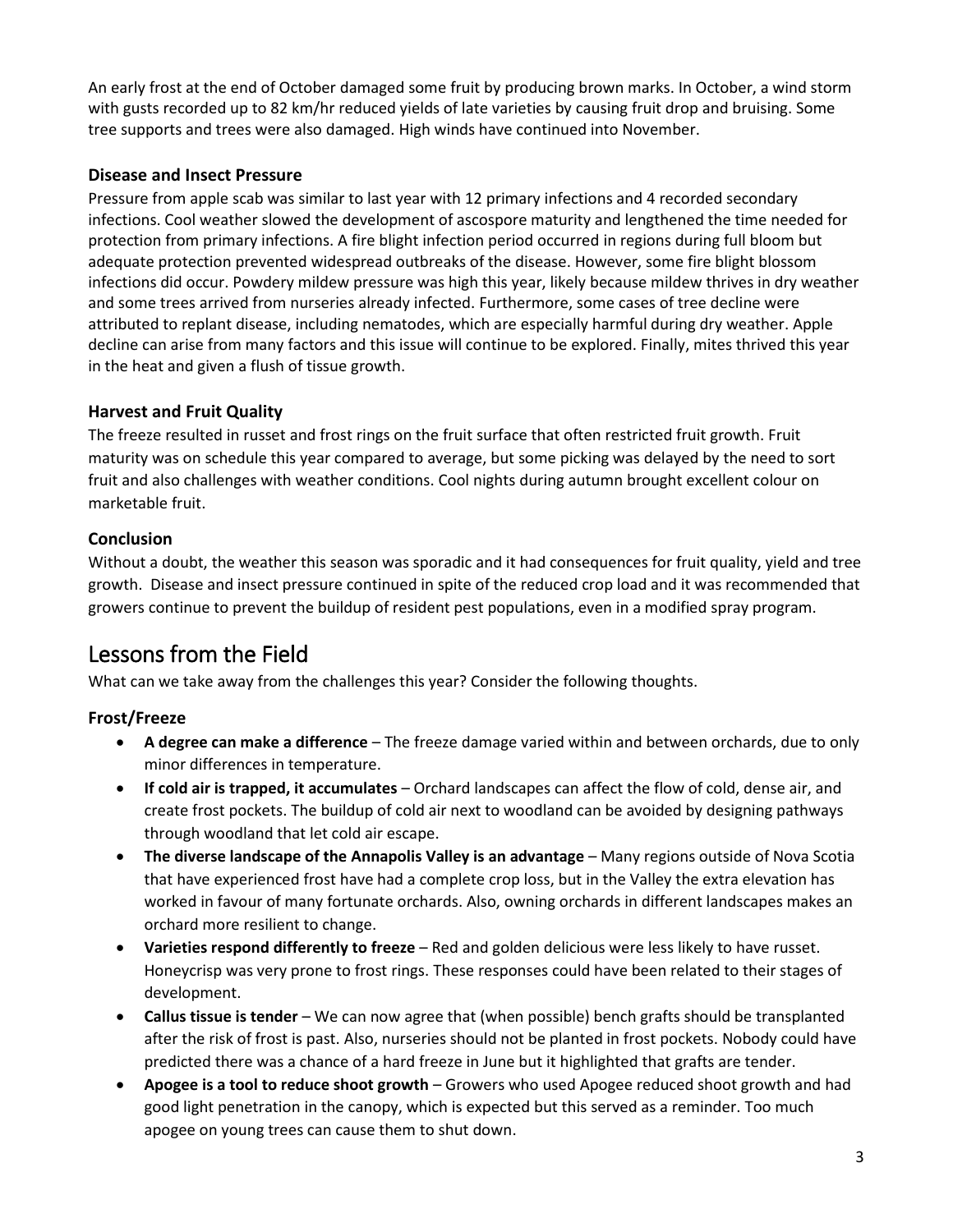**Currently, a freeze is a 'one in one hundred year' event** – A frost event like this has not occurred in the Valley in recent history. An event that happens once in every hundred years is given a statistical 1% chance of occurring in any year and it seems unlikely to recur anytime soon. In recent years, the average spring weather is warmer and trees tend to be in bloom and at risk sooner. However, the overall risk of a damaging frost is still low.

#### **Heat**

- **Risk of spray injury in hot weather** Spray injury underscores the importance of heeding the warnings on product labels. Just because no damage was caused by a product in the past, doesn't mean the product is safe in abnormally hot weather.
- **Mites love the heat**  Keep a close eye on mites during hot weather or excessive feeding will lead to leaf bronzing and low tree vitality.

#### **Moisture**

- **Powdery mildew loves dry weather**  Outbreaks tend to happen when early-season spray programs are inadequate or when spray intervals are extended during dry weather.
- **Moisture stress is damaging** Extended hot and dry weather is especially stressful to nurseries and young trees. They do not have an extensive root system established and therefore trees can desiccate from the growing tip downward.
- **Soil crests retain water** Plant trees in a soil crest to retain moisture as opposed to a trough that will funnel water to the bottom of the row. Water will seep into a crest, which is especially important in historically dry soils. Avoiding funneling will also prevent waterlogging at the bottom of the row.
- **Drainage is only as good as designed** When designing drainage, consider the worst case scenario and heavy rainfall events that happened this fall. Tile drainage could be installed with tighter spacing to prevent waterlogging.

#### **Wind**

 **Extreme wind tests support systems** – Sturdy support systems are an investment that support high yields. Did your support systems withstand the extreme wind? Would you make any changes in future plantings (depth, quality of materials, anchor system)?

## <span id="page-3-0"></span>Events & Notices

#### **Now Receiving AIGEP Applications for 2018!**

The Apple Industry Growth and Efficiency Program (AIGEP) application and guidelines have been emailed to the Orchard Outlook contact list. Fully completed Applications for 2018 planting **must** be received by the **Nova Scotia Fruit Growers' Association on or before November 30, 2017**. If dropping off in person, please call the office (902-678-1093) to ensure someone is there to receive your application.

#### **Nova Scotia Crop and Livestock Insurance Commission News**

Crop Insurance Fall Application Deadlines for the 2019 Crop Year:

| Grape             | November 14                |
|-------------------|----------------------------|
| Strawberry        | November 14 (June bearing) |
|                   | March 30 (Day neutral)     |
| Lowbush blueberry | November 30                |
| <b>Tree Fruit</b> | November 30                |





Canadä